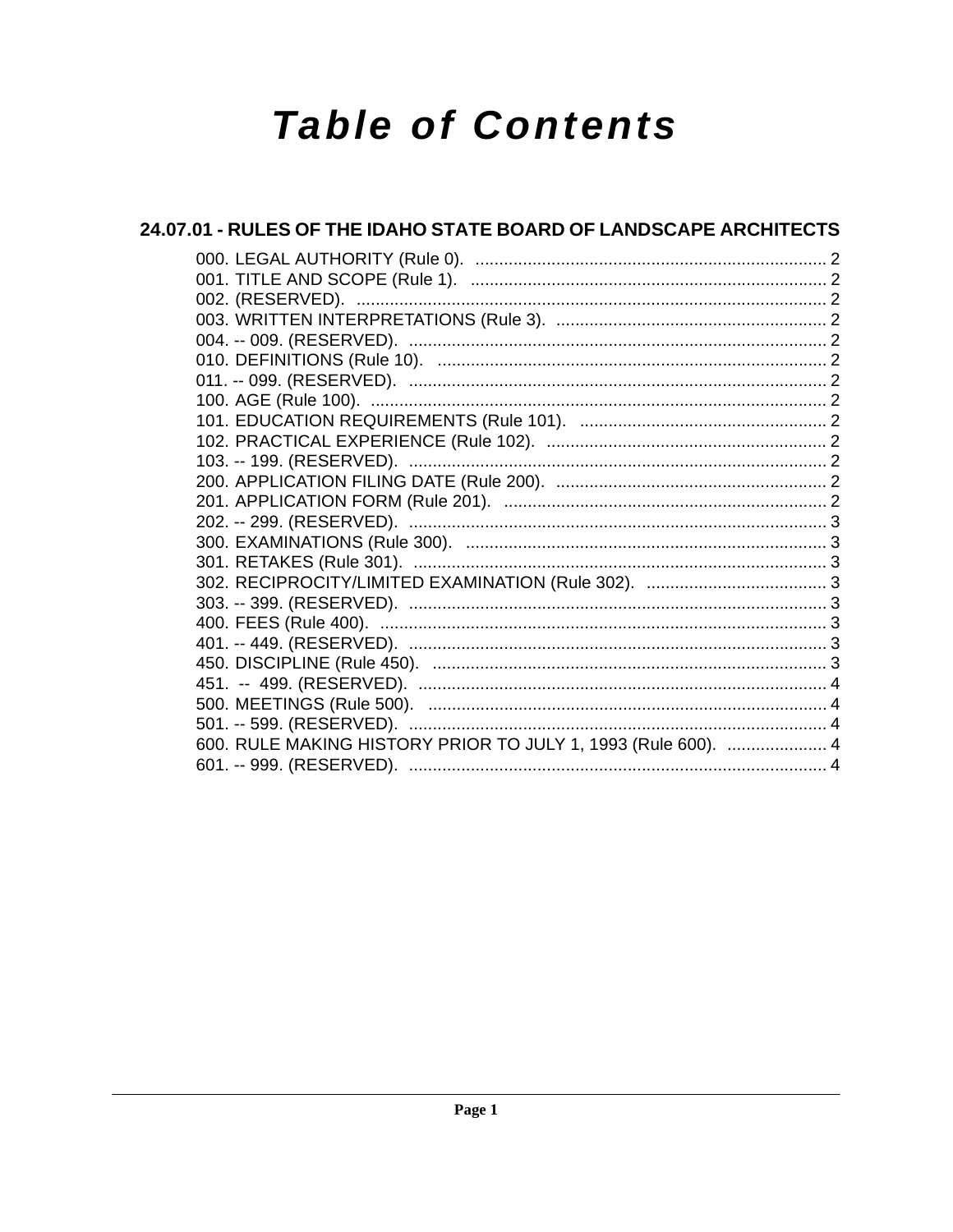#### **IDAPA 24 TITLE 07 Chapter 01**

## <span id="page-1-0"></span>**24.07.01 - RULES OF THE IDAHO STATE BOARD OF LANDSCAPE ARCHITECTS**

#### <span id="page-1-1"></span>**000. LEGAL AUTHORITY (Rule 0).**

In accordance with Section 54-3003, Idaho Code, the Idaho State Board of Landscape Architects shall promulgate rules which implement the provisions of Chapter 30, Title 54, Idaho Code. (7-1-93)

#### <span id="page-1-2"></span>**001. TITLE AND SCOPE (Rule 1).**

These rules shall be cited as IDAPA 24.07.01, "Rules of the Idaho State Board of Landscape Architects." (11-25-94)

#### <span id="page-1-3"></span>**002. (RESERVED).**

#### <span id="page-1-4"></span>**003. WRITTEN INTERPRETATIONS (Rule 3).**

The board may have written statements which pertain to the interpretation of the rules of this chapter. Such interpretations, if any, are available for public inspection and copying at cost in the main office of the Bureau of Occupational Licenses. (7-1-93)

#### <span id="page-1-5"></span>**004. -- 009. (RESERVED).**

#### <span id="page-1-6"></span>**010. DEFINITIONS (Rule 10).**

|       | Board. The Idaho State Board of Landscape Architects, as prescribed in Section 54-3001(c), Idaho |
|-------|--------------------------------------------------------------------------------------------------|
| Code. |                                                                                                  |

<span id="page-1-7"></span>**011. -- 099. (RESERVED).**

#### <span id="page-1-8"></span>**100. AGE (Rule 100).**

Minimum age - eighteen (18) years. (7-1-93)

#### <span id="page-1-9"></span>**101. EDUCATION REQUIREMENTS (Rule 101).**

The education requirements will be the colleges or schools accredited by the American Society of Landscape Architects, University of Idaho, and other schools or colleges as may be approved by the Board. (7-1-93)

#### <span id="page-1-10"></span>**102. PRACTICAL EXPERIENCE (Rule 102).**

Upon examination of the applicant by the Board, the Board will have the option to require additional evidence of education and/or actual practical experience. This may be in the form of plans, photographs, etc. Work submitted to the Board shall demonstrate that the applicant is qualified under the definition of a Landscape Architect in the Act for Registration, Licensing and Regulation of Landscape Architects. (7-1-93)

#### <span id="page-1-11"></span>**103. -- 199. (RESERVED).**

#### <span id="page-1-12"></span>**200. APPLICATION FILING DATE (Rule 200).**

Applications for examination must be filed with the Bureau of Occupational Licenses by April first (1st) for the June examination, or October first (1st) for the December examination. (11-25-94) examination, or October first (1st) for the December examination.

#### <span id="page-1-13"></span>**201. APPLICATION FORM (Rule 201).**

Each applicant is required to complete and return an application form whether applying for reciprocity or  $\alpha$  examination.  $(7-1-93)$ 

**01. Reference Requirements**. Applicants are required to furnish the Board four (4) references (two (2) must be currently licensed Idaho Landscape Architects). All references must be from competent individuals who are well acquainted with the applicant's character and professional ability. (7-1-93) well acquainted with the applicant's character and professional ability.

**02. Materials Submitted to Board**. All applications, statements, fees and other matters required to be

(7-1-93)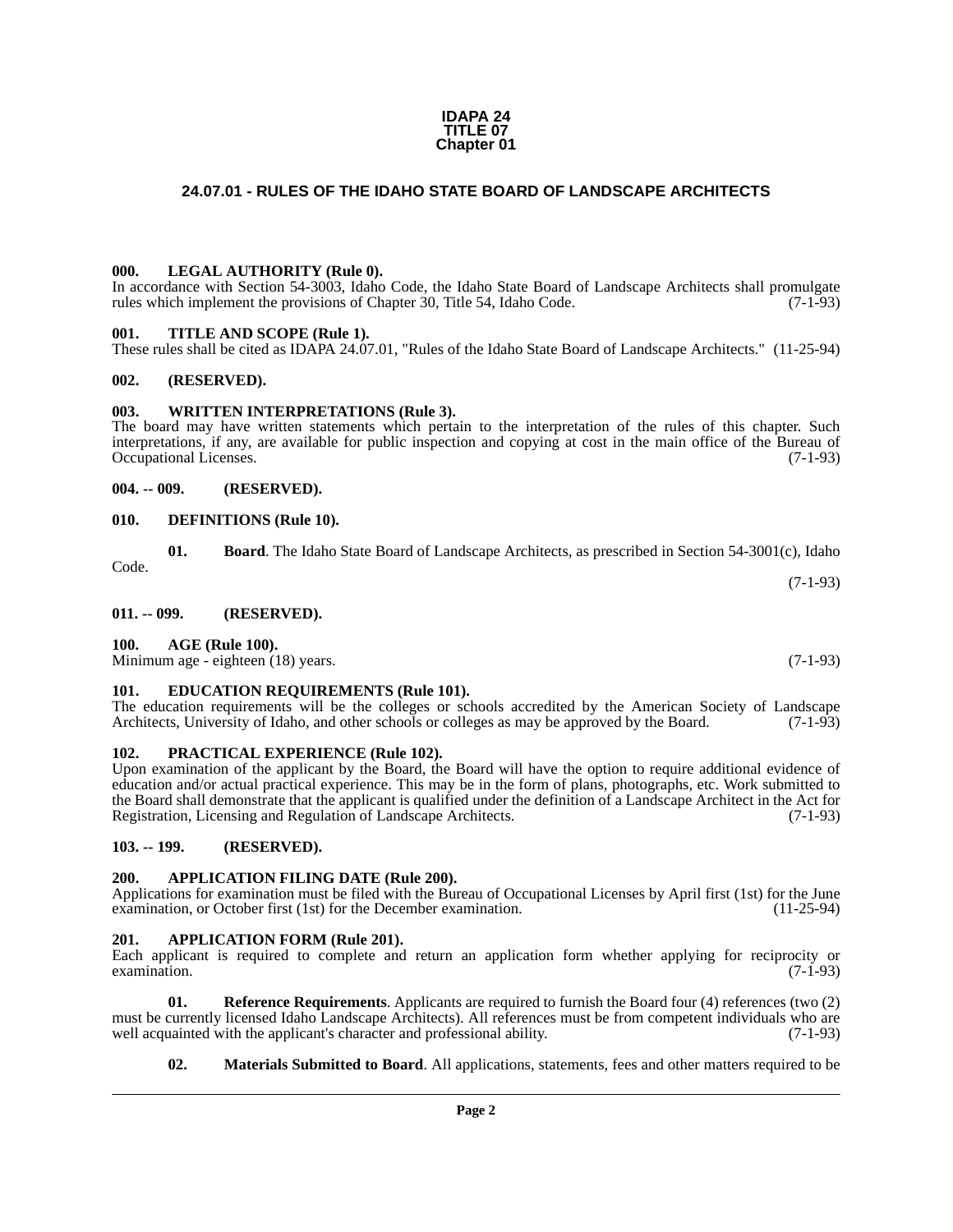furnished or paid by these rules must be submitted to the Board in care of the Bureau of Occupational Licenses. (7-1-93)

#### <span id="page-2-0"></span>**202. -- 299. (RESERVED).**

#### <span id="page-2-1"></span>**300. EXAMINATIONS (Rule 300).**

The examination shall be that published by the Council of Landscape Architectural Registration Board. Examinations will be in the months of June and December. (3-18-99)

**01. Minimum Passing Score**. The minimum passing score for each section of the examination shall be seventy-five percent (75%). (7-1-93)

**02. Failing A Section Of Exam**. An applicant failing any section of the examination will be required only that section failed. (7-1-93) to retake only that section failed.

**03. Required Forms**. Application and reference forms are required for original applications. (7-1-93)

#### <span id="page-2-2"></span>**301. RETAKES (Rule 301).**

Applicants must file a statement of intent to appear for retake by April first for the June examination, or October first for the December examination. The fee for retake must accompany statement of intent. (11-25-94) for the December examination. The fee for retake must accompany statement of intent.

#### <span id="page-2-3"></span>**302. RECIPROCITY/LIMITED EXAMINATION (Rule 302).**

The board may certify for registration an applicant who has achieved licensing in another state by successfully passing the Landscape Architect Registration Examination as required by Section 300 or holds a current Council of Landscape Architectural Registration Board certificate. (3-18-99)

#### <span id="page-2-4"></span>**303. -- 399. (RESERVED).**

#### <span id="page-2-5"></span>**400. FEES (Rule 400).**

Fees are not refundable, therefore, applications should not be filed unless the applicant can meet all requirements.

(7-1-93)

**01. Application Fee**. Application Fee (Original-Reapplication-Reciprocity) One hundred dollars  $(12-27-93)$ 

**02. Examination Fees**. Examination fees will be as established by the council of landscape architectural registration board.

**03. Original Certificate and Annual License Fee**. Original certificate and annual license fee - One hundred dollars  $(\$100)$ .

**04.** Reinstatement Fee. Reinstatement fee - Twenty-five dollars (\$25). (7-1-93)

**05.** Application Fee. All applicants for licensure must submit a one hundred dollar (\$100) application (12-27-93)  $f$ ee.  $(12-27-93)$ 

**06. Submission of Original Certificate Fee**. The original certificate fee one hundred dollars (\$100) must be submitted upon acceptance by the Board for licensure. (7-1-93)

**Processing Fee**. Applicants for licensing by examination must submit a twenty-five dollar (\$25) gether with the examination fees and the application fee. (12-27-93) processing fee, together with the examination fees and the application fee.

#### <span id="page-2-6"></span>**401. -- 449. (RESERVED).**

#### <span id="page-2-7"></span>**450. DISCIPLINE (Rule 450).**

**01. Civil Fine**. The Board may impose a civil fine not to exceed one thousand dollars (\$1,000) upon a